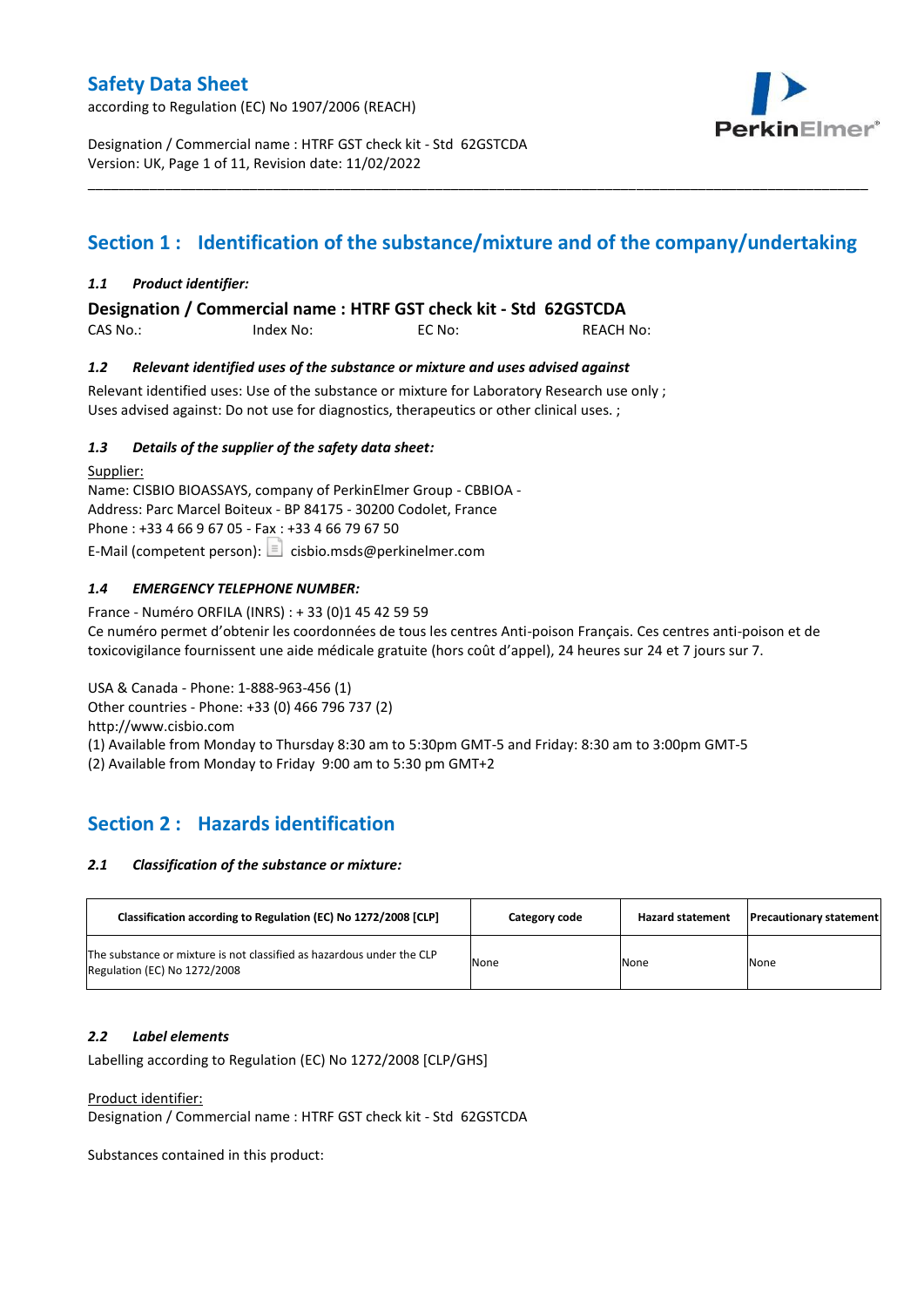according to Regulation (EC) No 1907/2006 (REACH)



Designation / Commercial name : HTRF GST check kit - Std 62GSTCDA Version: UK, Page 2 of 11, Revision date: 11/02/2022

Hazard pictograms

Signal word:

Hazard and precautionary statements:

#### *2.3 Other hazards*

The mixture does not contain substances classified as 'Substances of Very High Concern' (SVHC) >= 0.1% published by the European CHemicals Agency (ECHA) under article 57 of REACH. The mixture satisfies neither the PBT nor the vPvB criteria for mixtures in accordance with annexe XIII of the REACH regulations EC 1907/2006. ; Adverse human health effects and symptoms:

\_\_\_\_\_\_\_\_\_\_\_\_\_\_\_\_\_\_\_\_\_\_\_\_\_\_\_\_\_\_\_\_\_\_\_\_\_\_\_\_\_\_\_\_\_\_\_\_\_\_\_\_\_\_\_\_\_\_\_\_\_\_\_\_\_\_\_\_\_\_\_\_\_\_\_\_\_\_\_\_\_\_\_\_\_\_\_\_\_\_\_\_\_\_\_\_\_\_\_\_\_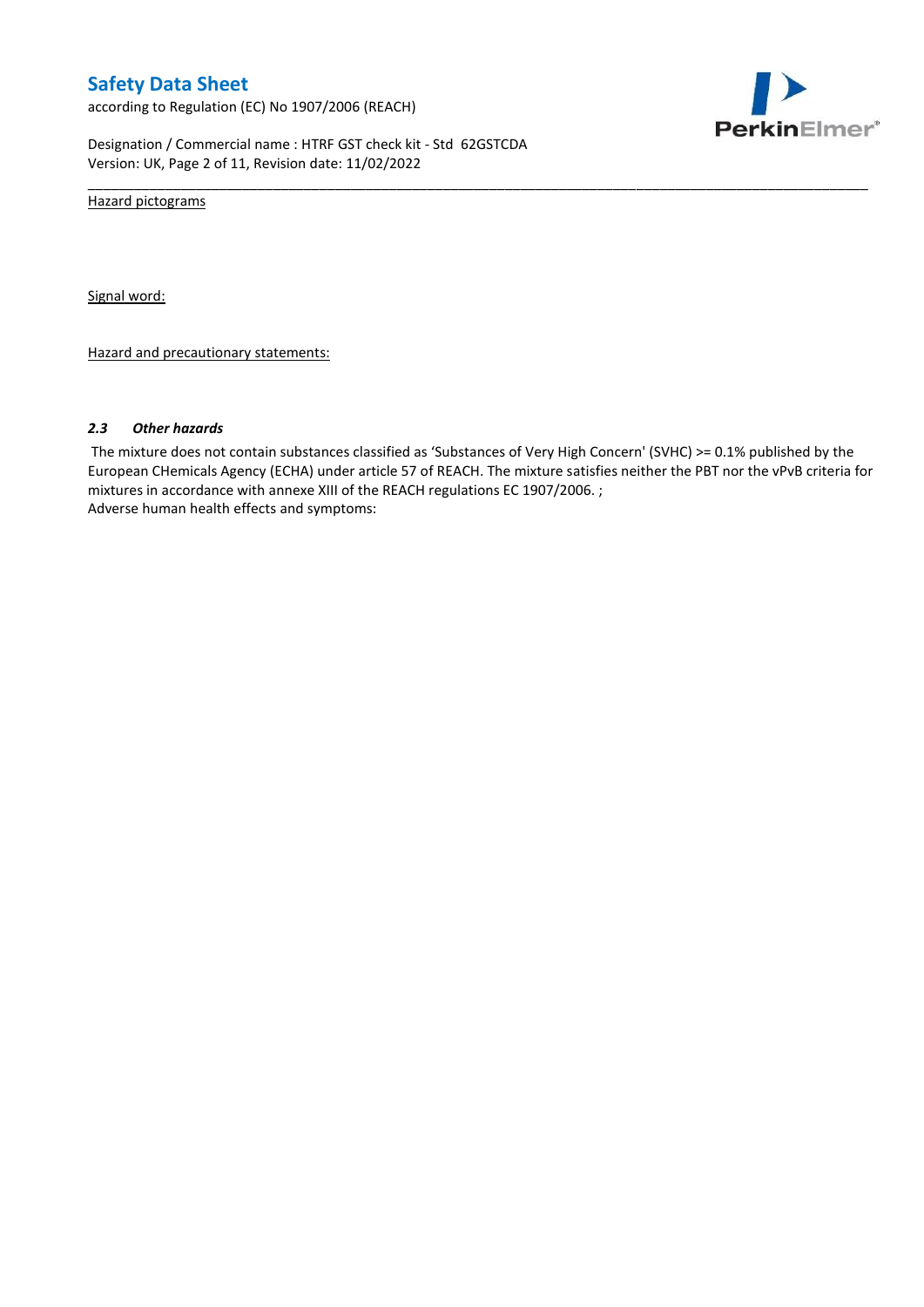according to Regulation (EC) No 1907/2006 (REACH)



Designation / Commercial name : HTRF GST check kit - Std 62GSTCDA Version: UK, Page 3 of 11, Revision date: 11/02/2022

# **Section 3 : Composition/information on ingredients**

### *3.2 Mixtures*

Hazardous ingredients:

| Substance name                                             | CAS n°     | Index n° | EC n°     | Classification according Regulation (EC) Concentration<br>No. 1272 [CLP] | (%) | <b>SCL</b> | M-factor |
|------------------------------------------------------------|------------|----------|-----------|--------------------------------------------------------------------------|-----|------------|----------|
| Disodium phosphate                                         | 10028-24-7 |          |           |                                                                          |     |            |          |
| potassium<br>dihydrogenorthophosphate <sup>7778-77-0</sup> |            |          | 231-913-4 |                                                                          |     |            |          |

\_\_\_\_\_\_\_\_\_\_\_\_\_\_\_\_\_\_\_\_\_\_\_\_\_\_\_\_\_\_\_\_\_\_\_\_\_\_\_\_\_\_\_\_\_\_\_\_\_\_\_\_\_\_\_\_\_\_\_\_\_\_\_\_\_\_\_\_\_\_\_\_\_\_\_\_\_\_\_\_\_\_\_\_\_\_\_\_\_\_\_\_\_\_\_\_\_\_\_\_\_

Additional information:

Full text of H- and EUH-phrases: see SECTION 16.

# **Section 4 : First aid measures**

#### *4.1 Description of first aid measures*

**General information**:Do not leave affected person unattended. ;

**Following inhalation:**In case of respiratory tract irritation, consult a physician. ;

**Following skin contact**:After contact with skin, wash immediately with water ;

**Following eye contact**:After contact with the eyes, rinse with water with the eyelids open for a sufficient length of time, then consult an ophthalmologist immediately. ;

**Following ingestion**:Do NOT induce vomiting. ; **Self-protection of the first aider**:

#### *4.2 Most important symptoms and effects, both acute and delayed*

Symptoms:No known symptoms to date. ; Effects:

#### *4.3 Indication of any immediate medical attention and special treatment needed*

Notes for the doctor:

# **Section 5 : Firefighting measures**

### *5.1 Extinguishing media:*

**Suitable extinguishing media**:This product is not flammable. Use extinguishing agent suitable for type of surrounding fire ;

#### *5.2 Special hazards arising from the substance or mixture*

Hazardous combustion products:/

### *5.3 Advice for fire-fighters*

Wear Protective clothing.;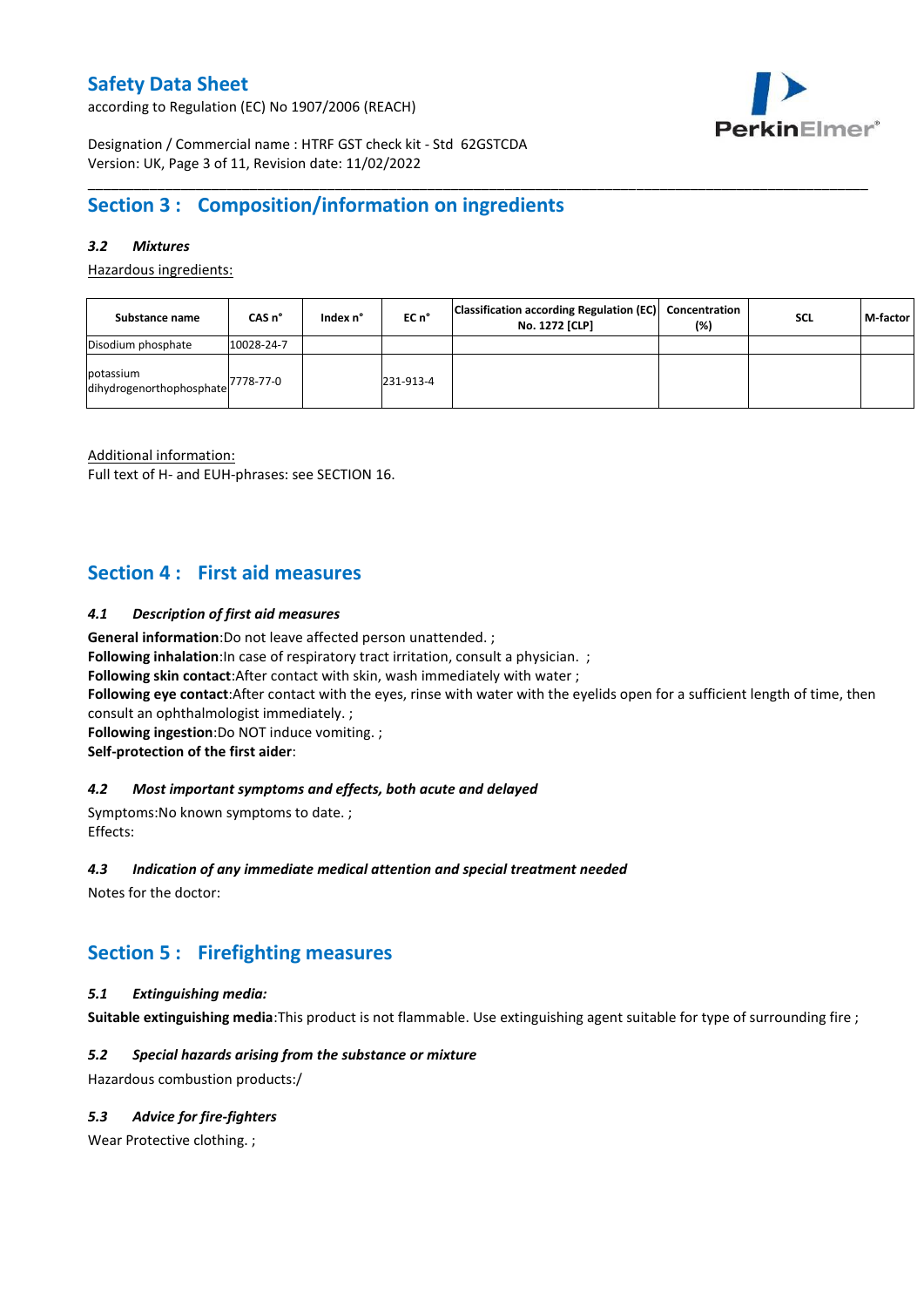according to Regulation (EC) No 1907/2006 (REACH)



Designation / Commercial name : HTRF GST check kit - Std 62GSTCDA Version: UK, Page 4 of 11, Revision date: 11/02/2022

# **Section 6 : Accidental release measures**

### *6.1 Personal precautions, protective equipment and emergency procedures*

\_\_\_\_\_\_\_\_\_\_\_\_\_\_\_\_\_\_\_\_\_\_\_\_\_\_\_\_\_\_\_\_\_\_\_\_\_\_\_\_\_\_\_\_\_\_\_\_\_\_\_\_\_\_\_\_\_\_\_\_\_\_\_\_\_\_\_\_\_\_\_\_\_\_\_\_\_\_\_\_\_\_\_\_\_\_\_\_\_\_\_\_\_\_\_\_\_\_\_\_\_

Emergency procedures: Provide adequate ventilation. ;

### *6.2 Environmental precautions*

Do not allow to enter into surface water or drains. ;

### *6.3 Methods and material for containment and cleaning up*

For cleaning up:Suitable material for taking up: Absorbing material, organic ; Other information:

### *6.4 Reference to other sections*

Additional information:

# **Section 7 : Handling and storage**

### *7.1 Precautions for safe handling*

Protective measures: Advice on safe handling:Avoid contact with skin, eyes and clothes. ; Fire preventions:

Do not eat, drink or smoke in areas where reagents are handled. ; Advice on general occupational hygiene Handle in accordance with good industrial hygiene and safety practice ;

#### *7.2 Conditions for safe storage, including any incompatibilities*

Technical measures and storage conditions: Requirements for storage rooms and vessels:Keep container tightly closed. ; Hints on storage assembly: Materials to avoid: Further information on storage conditions:

### *7.3 Specific end uses:*

Recommendations on specific end uses: Observe technical data sheet. ;

# **Section 8 : Exposure controls/personal protection**

#### *8.1 Control parameters*

Preliminary remark:

### 8.1.1 Occupational exposure limits:

France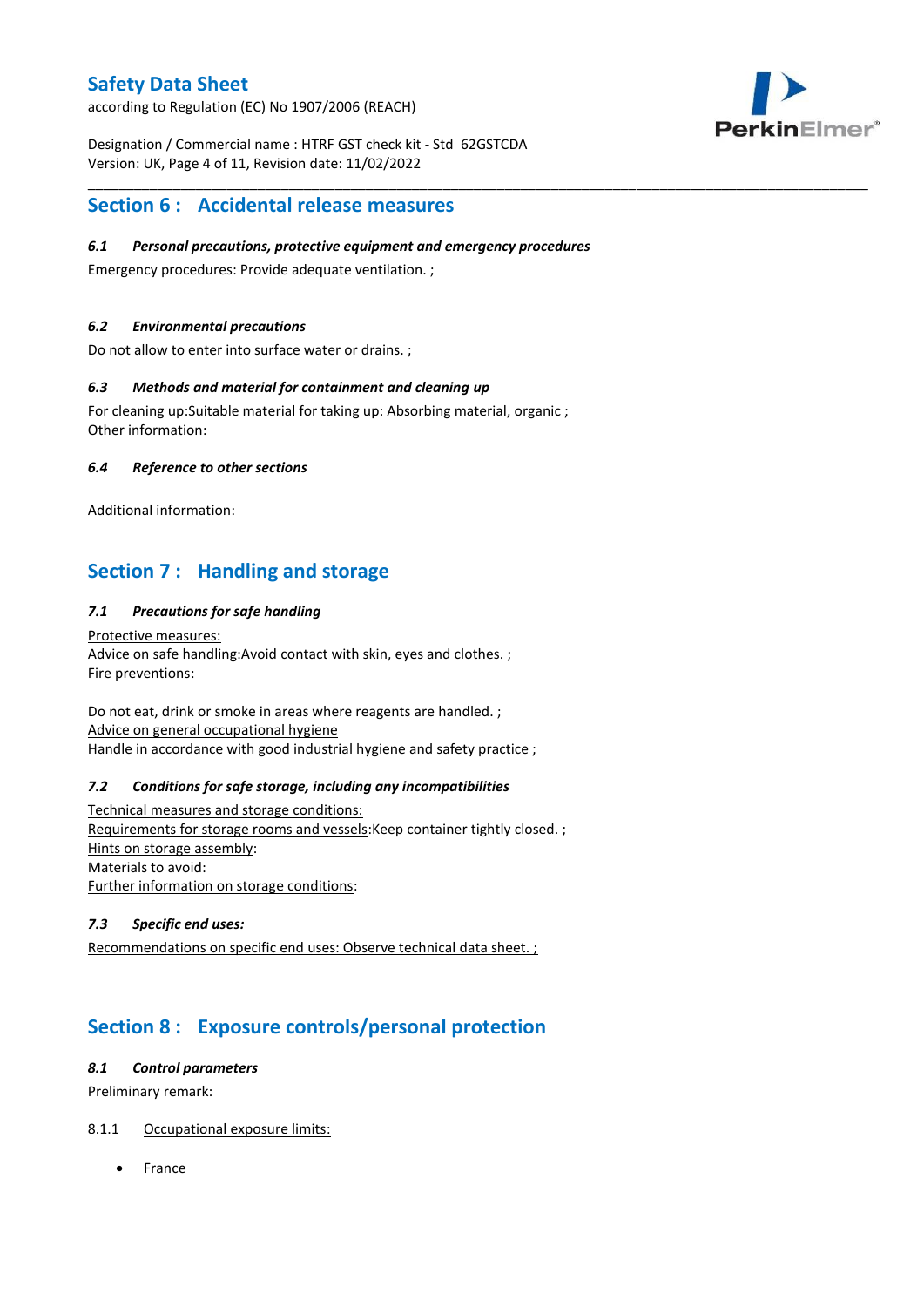according to Regulation (EC) No 1907/2006 (REACH)



Designation / Commercial name : HTRF GST check kit - Std 62GSTCDA Version: UK, Page 5 of 11, Revision date: 11/02/2022

\_\_\_\_\_\_\_\_\_\_\_\_\_\_\_\_\_\_\_\_\_\_\_\_\_\_\_\_\_\_\_\_\_\_\_\_\_\_\_\_\_\_\_\_\_\_\_\_\_\_\_\_\_\_\_\_\_\_\_\_\_\_\_\_\_\_\_\_\_\_\_\_\_\_\_\_\_\_\_\_\_\_\_\_\_\_\_\_\_\_\_\_\_\_\_\_\_\_\_\_\_

- Spain
- **•** Germany
- Italia
- **•** Greece
- $\bullet$  UK
- OSHA (USA)
- 8.1.2 Biological limit values (Germany):
- 8.1.3 Exposure limits at intended use (Germany):
- 8.1.4 DNEL/PNEC-values:
	- DNEL worker
	- DNEL consumer

DNEL remark:

• PNEC

PNEC remark: Control parameters remark:

#### *8.2 Exposure controls*

8.2.1 Appropriate engineering controls:

8.2.2 Personal protective equipment:

**Eye / Face protection**: Safety glasses with side-shields ; **Skin protection**:Gloves ;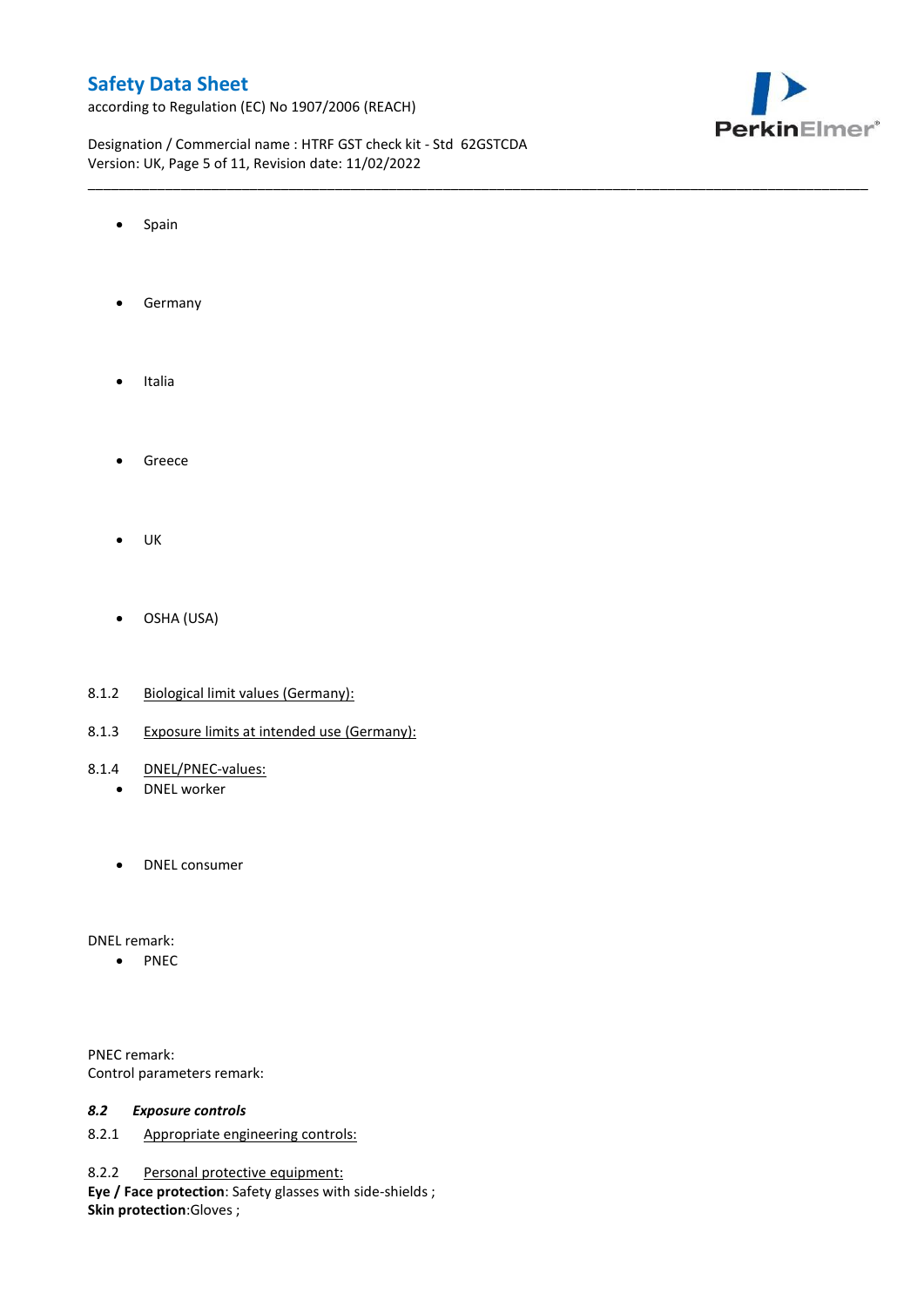according to Regulation (EC) No 1907/2006 (REACH)



Designation / Commercial name : HTRF GST check kit - Std 62GSTCDA Version: UK, Page 6 of 11, Revision date: 11/02/2022

#### **Respiratory protection**:Ensure adequate ventilation ;

#### **Thermal hazards**:

8.2.3 Environmental exposure controls:

# **Section 9 : Physical and chemical properties**

#### *9.1 Information on basic physical and chemical properties*

Appearance

| Physical state        | Solid ; |
|-----------------------|---------|
| Colour                | White:  |
| Odour                 |         |
| Odour threshold (ppm) |         |

\_\_\_\_\_\_\_\_\_\_\_\_\_\_\_\_\_\_\_\_\_\_\_\_\_\_\_\_\_\_\_\_\_\_\_\_\_\_\_\_\_\_\_\_\_\_\_\_\_\_\_\_\_\_\_\_\_\_\_\_\_\_\_\_\_\_\_\_\_\_\_\_\_\_\_\_\_\_\_\_\_\_\_\_\_\_\_\_\_\_\_\_\_\_\_\_\_\_\_\_\_

|                                                             |                                           | Value | Concentration<br>(mol/L) | Method | Temperature (°C) | Pressure (kPa) | Remark |
|-------------------------------------------------------------|-------------------------------------------|-------|--------------------------|--------|------------------|----------------|--------|
| pH                                                          |                                           |       |                          |        |                  |                |        |
| Melting point (°C)                                          |                                           |       |                          |        |                  |                |        |
| Freezing point (°C)                                         |                                           |       |                          |        |                  |                |        |
| Initial boiling point/boiling range (°C)                    |                                           |       |                          |        |                  |                |        |
| Flash point (°C)                                            |                                           |       |                          |        |                  |                |        |
| Evaporation rate (kg/m <sup>2</sup> /h)                     |                                           |       |                          |        |                  |                |        |
| Flammability (type:) (%)                                    |                                           |       |                          |        |                  |                |        |
| Upper/lower<br>flammability or explosive                    | Upper explosive limit<br>(%)              |       |                          |        |                  |                |        |
| limits                                                      | Lower explosive limit (%)                 |       |                          |        |                  |                |        |
| Vapour pressure (kPa)                                       |                                           |       |                          |        |                  |                |        |
| Vapour density (g/cm <sup>3</sup> )                         |                                           |       |                          |        |                  |                |        |
|                                                             | Density (g/cm <sup>3</sup> )              |       |                          |        |                  |                |        |
| Densities                                                   | Relative density (g/cm <sup>3</sup> )     |       |                          |        |                  |                |        |
|                                                             | Bulk density (g/cm <sup>3</sup> )         |       |                          |        |                  |                |        |
| Critical density (g/cm <sup>3</sup> )                       |                                           |       |                          |        |                  |                |        |
| Solubility (Type: ) (g/L)                                   |                                           |       |                          |        |                  |                |        |
| Partition coefficient (log Pow)                             |                                           |       |                          |        |                  |                |        |
| n-octanol/water at pH :                                     |                                           |       |                          |        |                  |                |        |
| Auto-ignition temperature (°C)                              |                                           |       |                          |        |                  |                |        |
| Decomposition temperature (°C)<br>Decomposition energy : kJ |                                           |       |                          |        |                  |                |        |
| Viscosity                                                   | Viscosity, dynamic (poiseuille)           |       |                          |        |                  |                |        |
|                                                             | Viscosity, cinematic (cm <sup>3</sup> /s) |       |                          |        |                  |                |        |
| Oxidising properties                                        |                                           |       |                          |        |                  |                |        |
| <b>Explosive properties</b>                                 |                                           |       |                          |        |                  |                |        |

#### *9.2 Other information:*

No other relevant data available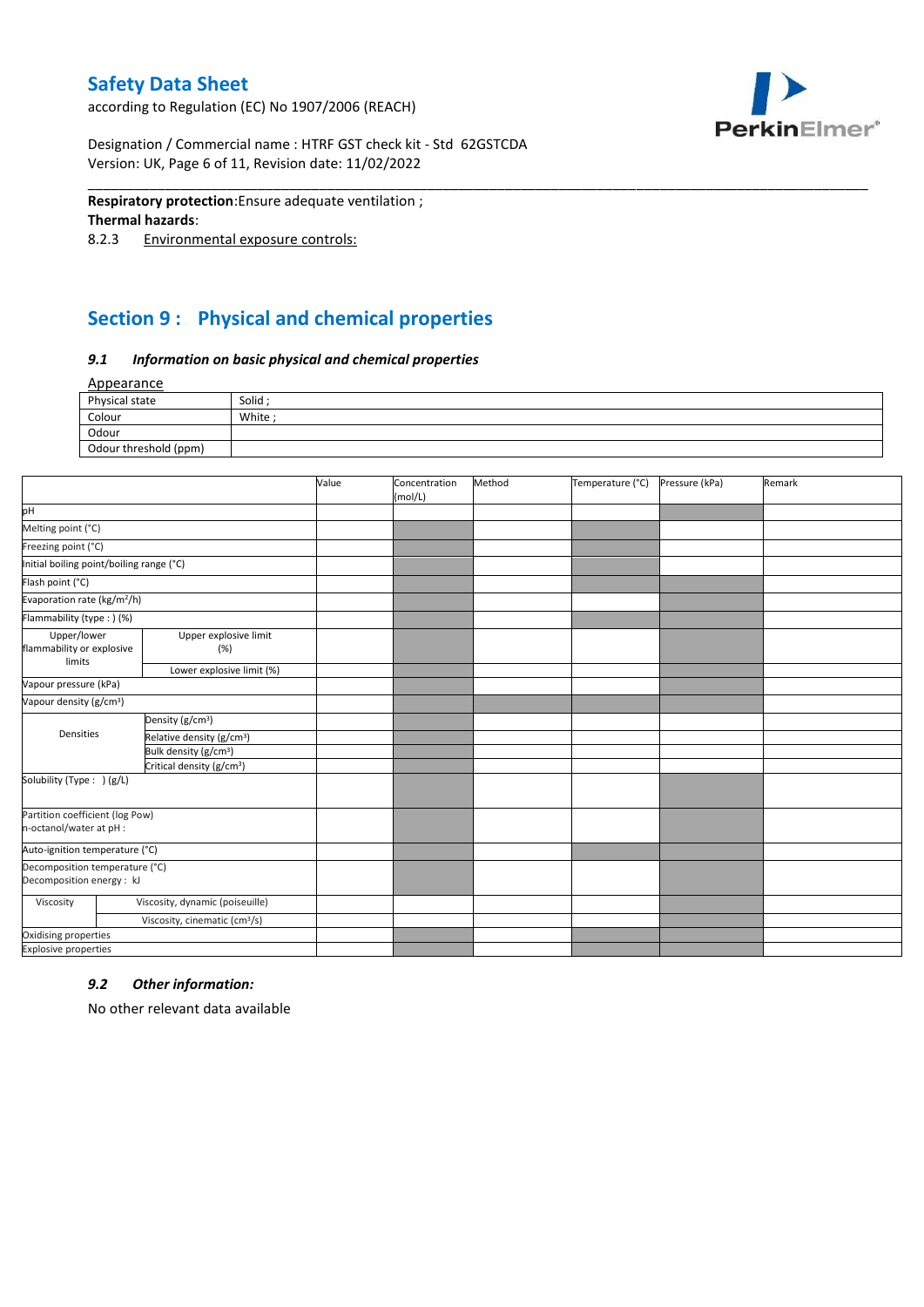according to Regulation (EC) No 1907/2006 (REACH)



Designation / Commercial name : HTRF GST check kit - Std 62GSTCDA Version: UK, Page 7 of 11, Revision date: 11/02/2022

## **Section 10 : Stability and reactivity**

*10.1 Reactivity* This material is considered to be non-reactive under normal use conditions. ;

\_\_\_\_\_\_\_\_\_\_\_\_\_\_\_\_\_\_\_\_\_\_\_\_\_\_\_\_\_\_\_\_\_\_\_\_\_\_\_\_\_\_\_\_\_\_\_\_\_\_\_\_\_\_\_\_\_\_\_\_\_\_\_\_\_\_\_\_\_\_\_\_\_\_\_\_\_\_\_\_\_\_\_\_\_\_\_\_\_\_\_\_\_\_\_\_\_\_\_\_\_

- *10.2 Chemical stability*
- *10.3 Possibility of hazardous reactions*
- *10.4 Conditions to avoid:*
- *10.5 Incompatible materials:*
- *10.6 Hazardous decomposition products:*

Does not decompose when used for intended uses. ;

### **Section 11 : Toxicological information**

Toxicokinetics, metabolism and distribution

#### *11.1 Information on toxicological effects*

Substances

**Acute toxicity**

Animal data: Acute oral toxicity:

Acute dermal toxicity:

Acute inhalative toxicity:

Practical experience / human evidence: Assessment / Classification: General Remark:

#### **•** Skin corrosion/irritation

Animal data:

In-vitro skin test method: In-vitro skin test result: Assessment / Classification:

**Eye damage/irritation**

Animal data:

In vitro eye test method: In vitro eye test result: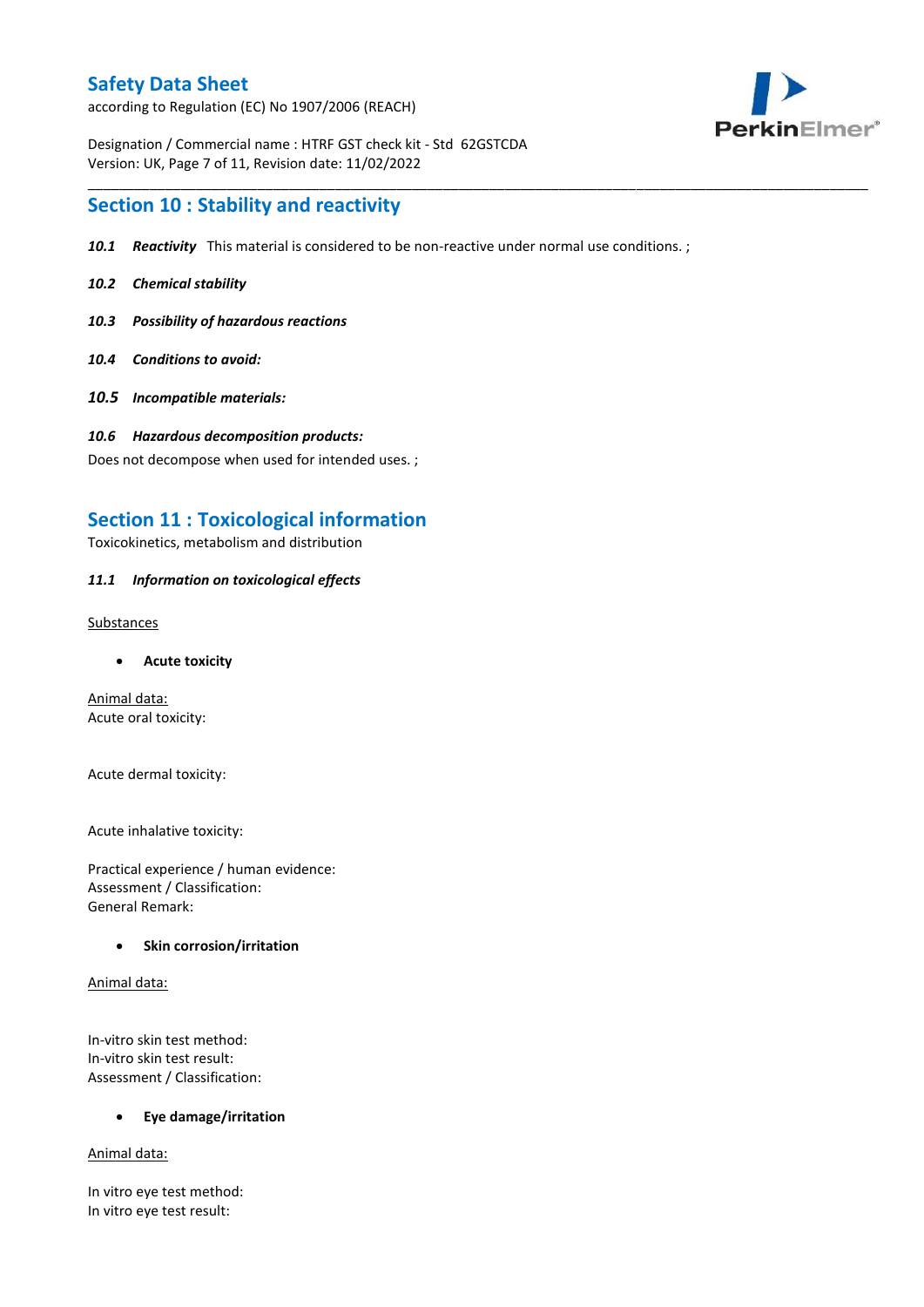according to Regulation (EC) No 1907/2006 (REACH)



Designation / Commercial name : HTRF GST check kit - Std 62GSTCDA Version: UK, Page 8 of 11, Revision date: 11/02/2022

Assessment / Classification:

**CMR effects (carcinogenity, mutagenicity and toxicity for reproduction)**

\_\_\_\_\_\_\_\_\_\_\_\_\_\_\_\_\_\_\_\_\_\_\_\_\_\_\_\_\_\_\_\_\_\_\_\_\_\_\_\_\_\_\_\_\_\_\_\_\_\_\_\_\_\_\_\_\_\_\_\_\_\_\_\_\_\_\_\_\_\_\_\_\_\_\_\_\_\_\_\_\_\_\_\_\_\_\_\_\_\_\_\_\_\_\_\_\_\_\_\_\_

o Germ cell mutagenicity:

Animal data:

Assessment / Classification:

o Carcinogenicity

Practical experience / human evidence: Animal data:

Other information: Assessment / Classification:

o Reproductive toxicity

Practical experience / human evidence: Animal data:

Other information: Assessment / Classification:

Overall assessment on CMR properties:

- **Specific target organ toxicity (single exposure)**
	- o STOT SE 1 and 2

Animal data:

Other information:

o STOT SE 3

Practical experience / human evidence:

Other information: Assessment / Classification:

### **Specific target organ toxicity (repeated exposure)**

Practical experience / human evidence: Animal data:

Assessment / Classification: Other information

**Aspiration hazard**

Practical experience / human evidence: Experimental data: viscosity data: see SECTION 9.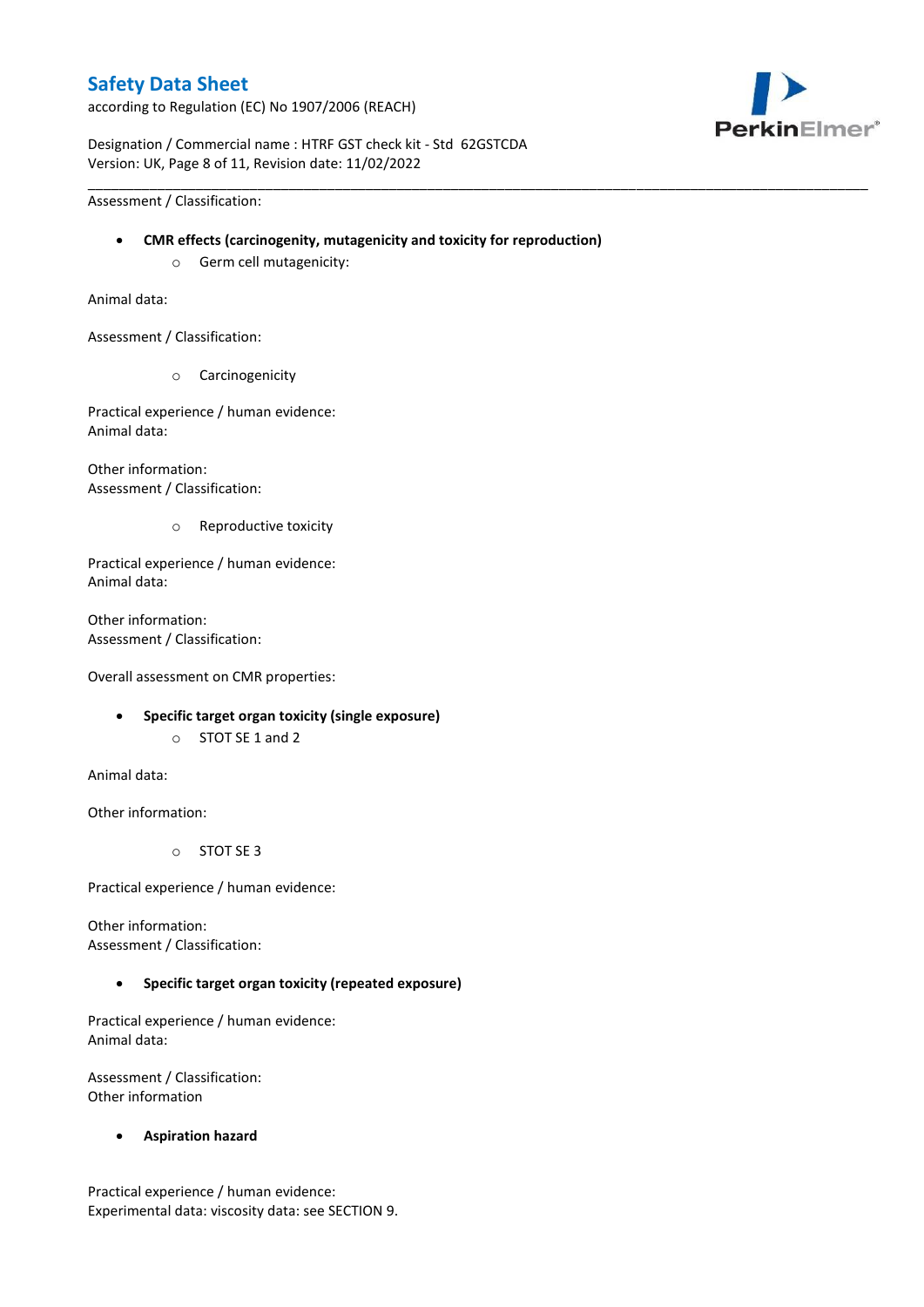according to Regulation (EC) No 1907/2006 (REACH)



Designation / Commercial name : HTRF GST check kit - Std 62GSTCDA Version: UK, Page 9 of 11, Revision date: 11/02/2022

Assessment / Classification: Remark:

11.1.1 Mixtures No toxicological information is available for the mixture itself

# **Section 12 : Ecological information**

In case that test data regarding one endpoint/differentiation exist for the mixture itself, the classification is carried out according to the substance criteria (excluding biodegradation and bioaccumulation). If no test data exist, the criteria for mixture classification has to be used (calculation method) in this case the toxicological data of the ingredients are shown.

\_\_\_\_\_\_\_\_\_\_\_\_\_\_\_\_\_\_\_\_\_\_\_\_\_\_\_\_\_\_\_\_\_\_\_\_\_\_\_\_\_\_\_\_\_\_\_\_\_\_\_\_\_\_\_\_\_\_\_\_\_\_\_\_\_\_\_\_\_\_\_\_\_\_\_\_\_\_\_\_\_\_\_\_\_\_\_\_\_\_\_\_\_\_\_\_\_\_\_\_\_

### *12.1 Aquatic toxicity:*

Acute (short-term) fish toxicity

Chronic (long-term) fish toxicity

Acute (short-term) toxicity to crustacea

Chronic (long-term) toxicity to crustacea

Acute (short-term) toxicity to algae and cyanobacteria

Toxicity to microorganisms and other aquatic plants / organisms

Assessment / Classification:

### *12.2 Persistence and degradability*

Biodegradation:

Abiotic Degradation:

Assessment / Classification:

#### *12.3 Bioaccumulative potential*

Bioconcentration factor (BCF):

*12.4 Mobility in soil*

### *12.5 Results of PBT and vPvB assessment*

#### *12.6 Other adverse effects:*

Additional ecotoxicological information: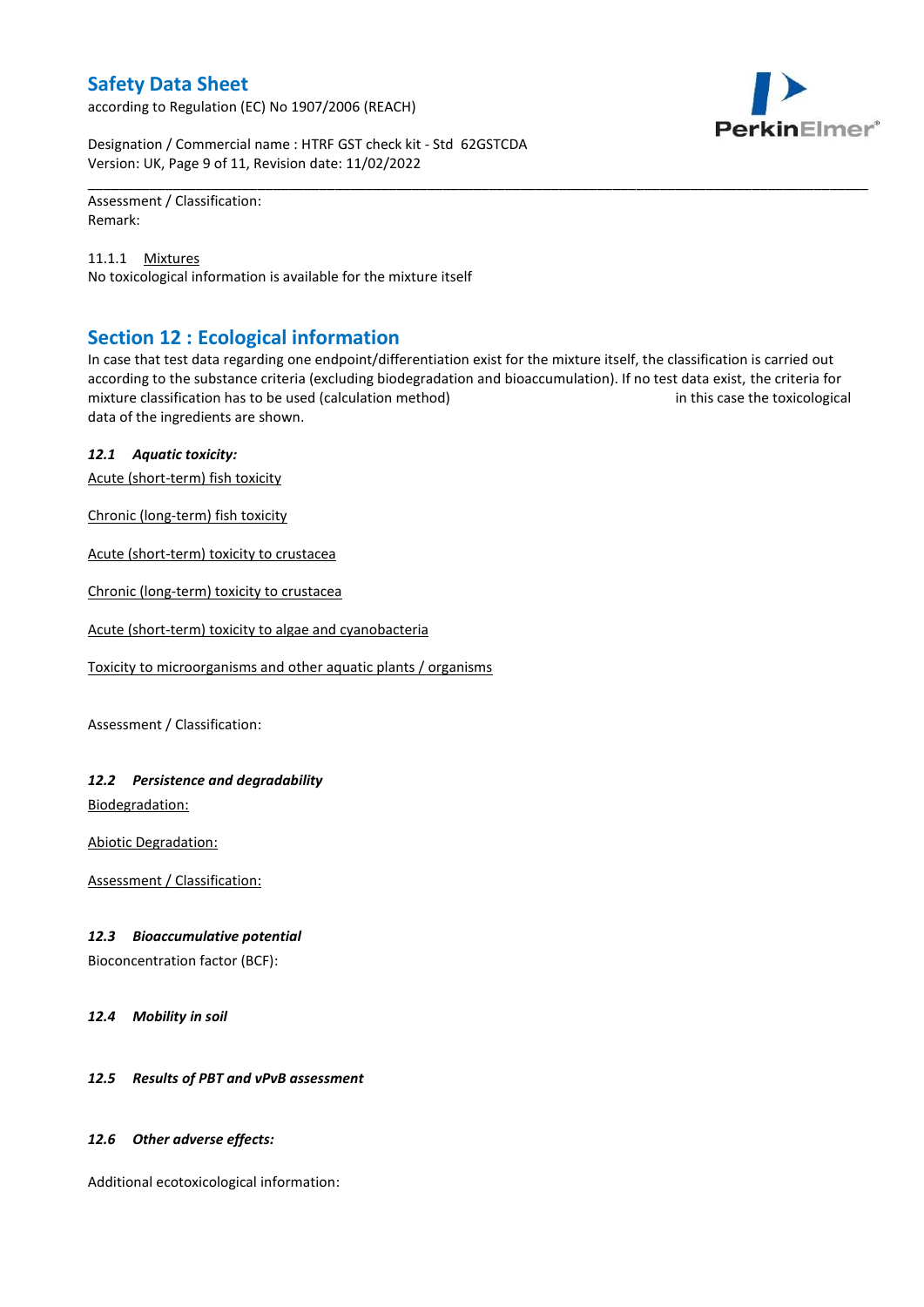according to Regulation (EC) No 1907/2006 (REACH)



Designation / Commercial name : HTRF GST check kit - Std 62GSTCDA Version: UK, Page 10 of 11, Revision date: 11/02/2022

## **Section 13 : Disposal considerations**

### *13.1 Waste treatment methods*

Waste treatment options:Dispose of waste according to applicable legislation. ;

# **Section 14 : Transport information**

ADR/RID/AND/IMDG/IATA

| UN No.                     |  |
|----------------------------|--|
| UN Proper shipping name    |  |
| Transport hazard class(es) |  |
| Hazard label(s)            |  |
|                            |  |
| Packing group              |  |

\_\_\_\_\_\_\_\_\_\_\_\_\_\_\_\_\_\_\_\_\_\_\_\_\_\_\_\_\_\_\_\_\_\_\_\_\_\_\_\_\_\_\_\_\_\_\_\_\_\_\_\_\_\_\_\_\_\_\_\_\_\_\_\_\_\_\_\_\_\_\_\_\_\_\_\_\_\_\_\_\_\_\_\_\_\_\_\_\_\_\_\_\_\_\_\_\_\_\_\_\_

#### *Transport in bulk according to Annex II of MARPOL 73/78 and the IBC Code*

| Land transport (ADR/RID)                                                    |                                               |
|-----------------------------------------------------------------------------|-----------------------------------------------|
| <b>Classification code ADR:</b>                                             | Special Provisions for ADR/RID:               |
| Limited quantities for ADR/RID:                                             | Excepted Quantities for ADR/RID:              |
| Packing Instructions for ADR/RID:                                           | Special packing provisions for ADR/RID:       |
| Mixed packing provisions:                                                   |                                               |
| Portable tanks and bulk containers Instructions:                            |                                               |
| Portable tanks and bulk containers Special Provisions:                      |                                               |
| <b>ADR Tank Code:</b>                                                       | ADR Tank special provisions:                  |
| Vehicle for tank carriage:                                                  |                                               |
| Special provisions for carriage Packages:                                   |                                               |
| Special provisions for carriage Bulk:                                       |                                               |
| Special provisions for carriage for loading, unloading and handling:        |                                               |
| Special Provisions for carriage Operation:                                  |                                               |
| Hazard identification No:                                                   | Transport category (Tunnel restriction code): |
|                                                                             |                                               |
| Sea transport (IMDG)                                                        |                                               |
| Marine Pollutant:                                                           | Subsidiary risk(s) for IMDG:                  |
| Packing provisions for IMDG:                                                | Limited quantities for IMDG:                  |
| Packing instructions for IMDG:                                              | IBC Instructions:                             |
| <b>IBC Provisions:</b>                                                      | <b>IMO</b> tank instructions:                 |
| UN tank instructions:                                                       | Tanks and bulk Provisions:                    |
| EmS:                                                                        | Stowage and segregation for IMDG:             |
| Properties and observations:                                                |                                               |
|                                                                             |                                               |
| Inland waterway transport (ADN)                                             |                                               |
| <b>Classification Code ADN:</b>                                             | <b>Special Provisions ADN:</b>                |
| Limited quantities ADN:                                                     | <b>Excepted quantities ADN:</b>               |
| Carriage permitted:                                                         | Equipment required:                           |
| Provisions concerning loading and unloading:                                | Provisions concerning carriage:               |
| Number of blue cones/lights:                                                | Remark:                                       |
|                                                                             |                                               |
| Air transport (ICAO-TI / IATA-DGR)<br>Subsidiary risk for IATA <sup>.</sup> | Excepted quantity for $IATA$ .                |
|                                                                             |                                               |

Subsidiary risk for IATA: Subsidiary risk for IATA: Passenger and Cargo Aircraft Limited Quantities Packing Instructions: Passenger and Cargo Aircraft Limited Quantities Maximal Net Quantity :